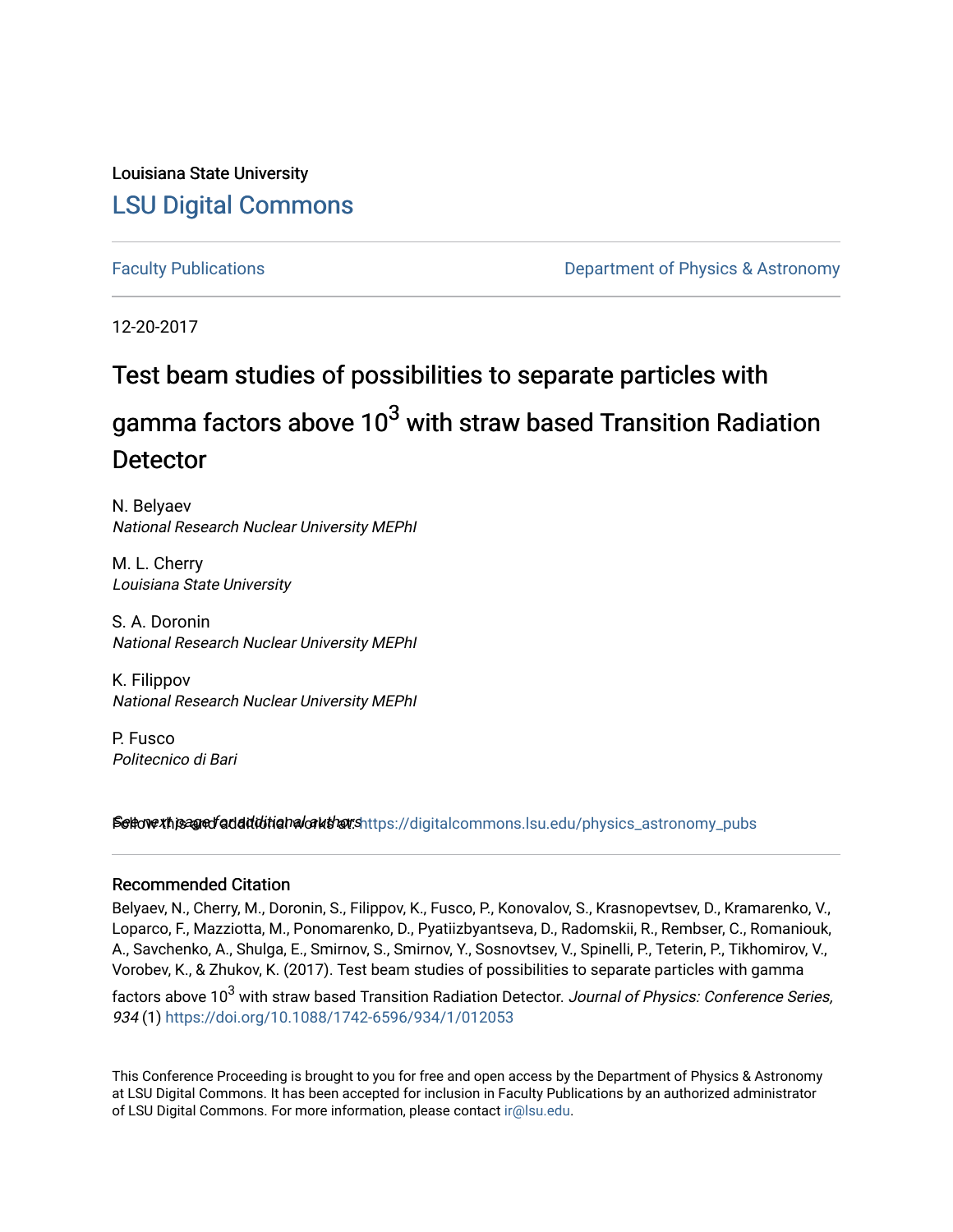### Authors

N. Belyaev, M. L. Cherry, S. A. Doronin, K. Filippov, P. Fusco, S. Konovalov, D. Krasnopevtsev, V. Kramarenko, F. Loparco, M. N. Mazziotta, D. Ponomarenko, D. Pyatiizbyantseva, R. Radomskii, C. Rembser, A. Romaniouk, A. Savchenko, E. Shulga, S. Smirnov, Yu Smirnov, V. Sosnovtsev, P. Spinelli, P. Teterin, V. Tikhomirov, K. Vorobev, and K. Zhukov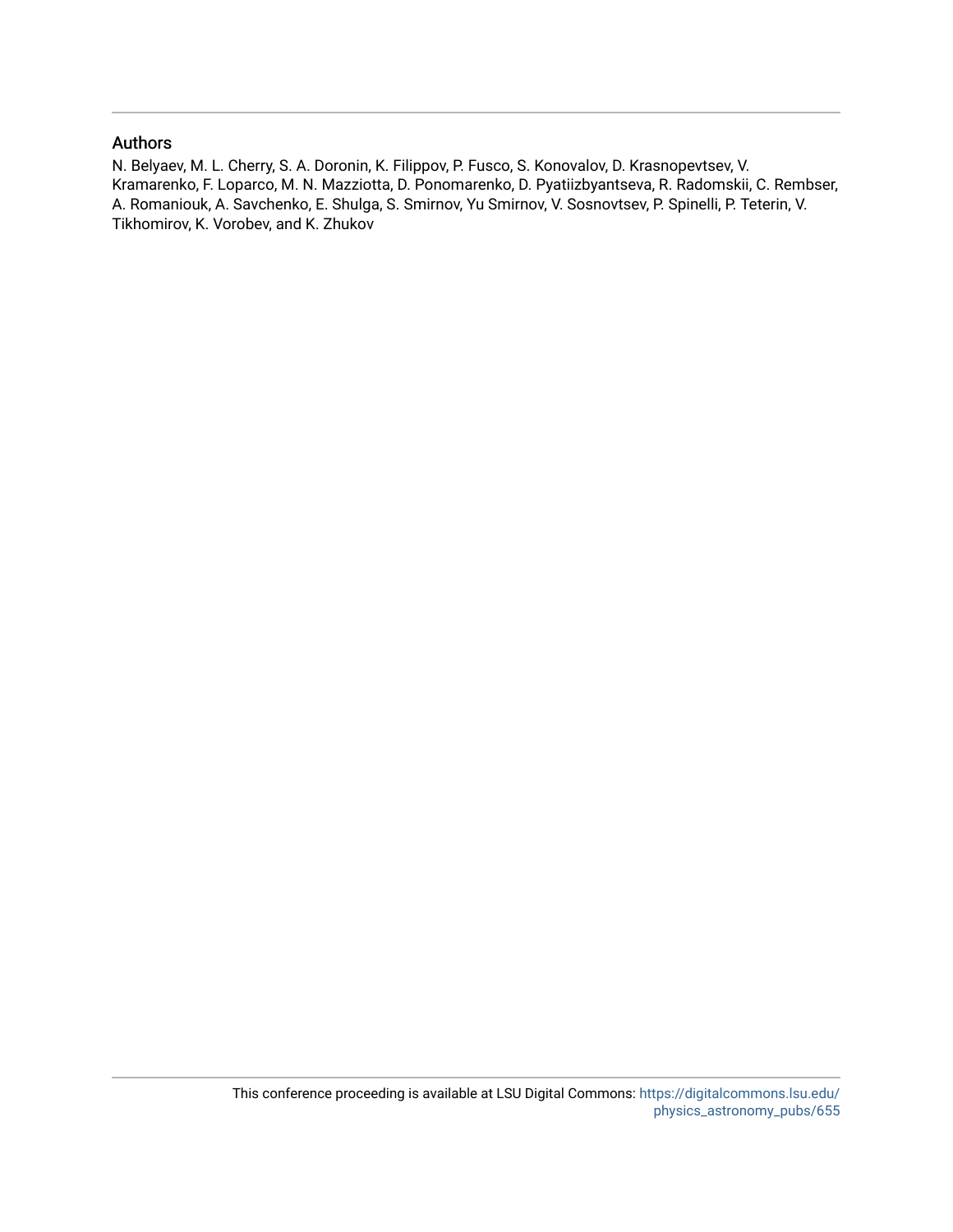### **PAPER • OPEN ACCESS**

## Test beam studies of possibilities to separate particles with gamma factors above  $10^3$  with straw based Transition Radiation Detector

To cite this article: N Belyaev et al 2017 J. Phys.: Conf. Ser. **934** 012053

View the [article online](https://doi.org/10.1088/1742-6596/934/1/012053) for updates and enhancements.

### You may also like

- [Construction of Multi Wire Proportional](/article/10.1088/1742-6596/1024/1/012040) [Chambers for the CBM Transition](/article/10.1088/1742-6596/1024/1/012040) **[Radiation Detector](/article/10.1088/1742-6596/1024/1/012040)** Florian Roether
- [Measurement of the energy spectra and of](/article/10.1088/1742-6596/1390/1/012115) [the angular distribution of the Transition](/article/10.1088/1742-6596/1390/1/012115) [Radiation with a silicon strip detector](/article/10.1088/1742-6596/1390/1/012115) F Loparco, J Alozy, N Belyaev et al.
- [Status and first Results of the CBM TRD](/article/10.1088/1742-6596/426/1/012022) [Prototype Development](/article/10.1088/1742-6596/426/1/012022) Andreas Arend and the CBM TRD Group

### Recent citations

- [Registration of the transition radiation with](http://iopscience.iop.org/1742-6596/1690/1/012041) [GaAs detector: Data/MC comparison](http://iopscience.iop.org/1742-6596/1690/1/012041) J Alozy et al
- **[Development of Transition Radiation](http://iopscience.iop.org/1742-6596/1390/1/012126)** [Detectors for hadron identification at TeV](http://iopscience.iop.org/1742-6596/1390/1/012126) [energy scale](http://iopscience.iop.org/1742-6596/1390/1/012126) N Belyaev et al -



# **IOP ebooks**™

Bringing together innovative digital publishing with leading authors from the global scientific community.

Start exploring the collection-download the first chapter of every title for free.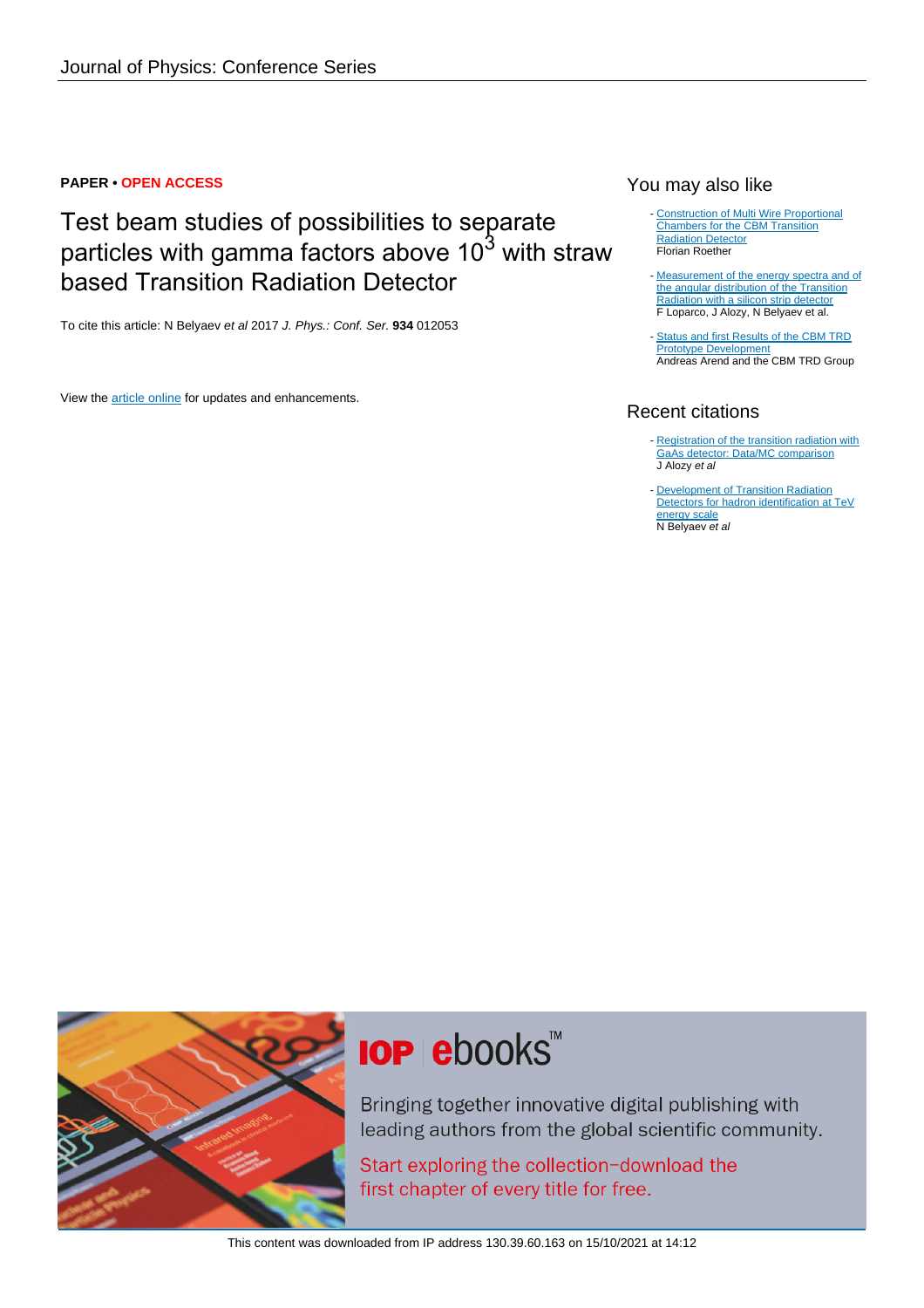# **Test beam studies of possibilities to separate particles with gamma factors above** 10<sup>3</sup> **with straw based Transition Radiation Detector**

**N** Belyaev<sup>1</sup>, **M** L Cherry<sup>2</sup>, **S A** Doronin<sup>1,3</sup>, **K** Filippov<sup>1</sup>, **P** Fusco<sup>4,5</sup>, **S Konovalov**3**, D Krasnopevtsev**1**, V Kramarenko**6**, F Loparco**4,5**, M N Mazziotta**5**, D Ponomarenko**1**, D Pyatiizbyantseva**1**, R Radomskii**1,3**, C Rembser**7**, A Romaniouk**1**, A Savchenko**1**, E Shulga**1**, S Smirnov**1**, Yu Smirnov**1**, V Sosnovtsev**1**, P Spinelli**4,5**, P Teterin**1**, V Tikhomirov**1,3**, K Vorobev**<sup>1</sup> **and K Zhukov**<sup>3</sup>

<sup>1</sup> National Research Nuclear University MEPhI (Moscow Engineering Physics Institute), Kashirskoe highway 31, Moscow, 115409, Russia

<sup>2</sup> Dept. of Physics & Astronomy, Louisiana State University, Baton Rouge, LA 70803 USA  $^3$  P. N. Lebedev Physical Institute of the Russian Academy of Sciences, Leninsky prospect 53,

Moscow, 119991, Russia

 $^4$  Dipartimento di Fisica "M. Merlin" dell' Università e del Politecnico di Bari, I-70126 Bari, Italy

 $^5$ Istituto Nazionale di Fisica Nucleare, Sezione di Bari, I-70126 Bari, Italy $^6$ Skobeltsyn Institute of Nuclear Physics Lomonosov Moscow State University, Moscow, 119991, Russia

<sup>7</sup> CERN, the European Organization for Nuclear Research, CH-1211 Geneva 23, Switzerland

E-mail: Vladimir.Tikhomirov@cern.ch

**Abstract.** Measurements of hadron production in the TeV energy range are one of the tasks of the future studies at the Large Hadron Collider (LHC). The main goal of these experiments is a study of the fundamental QCD processes at this energy range, which is very important not only for probing of the Standard Model but also for ultrahigh-energy cosmic particle physics. One of the key elements of these experiments measurements are hadron identification. The only detector technology which has a potential ability to separate hadrons in this energy range is Transition Radiation Detector (TRD) technology. TRD prototype based on straw proportional chambers combined with a specially assembled radiator has been tested at the CERN SPS accelerator beam. The test beam results and comparison with detailed Monte Carlo simulations are presented here.

### **1. Introduction**

Study of hadron production at the Large Hadron Collider (LHC) at small angles with respect to the beam is being actively discussed now (see, for example, [1]). Apart from a better understanding of the fundamental QCD processes, the study of high energy particle production in the forward direction is an extremely important topic for cosmic ray physics. Such measurements could remove uncertainties in physics models explaining particle production with energies up to  $10^{17}$  eV in the Universe (the problem of so-called knee of the cosmic ray spectrum at these

1 Content from this work may be used under the terms of the[Creative Commons Attribution 3.0 licence.](http://creativecommons.org/licenses/by/3.0) Any further distribution of this work must maintain attribution to the author(s) and the title of the work, journal citation and DOI. Published under licence by IOP Publishing Ltd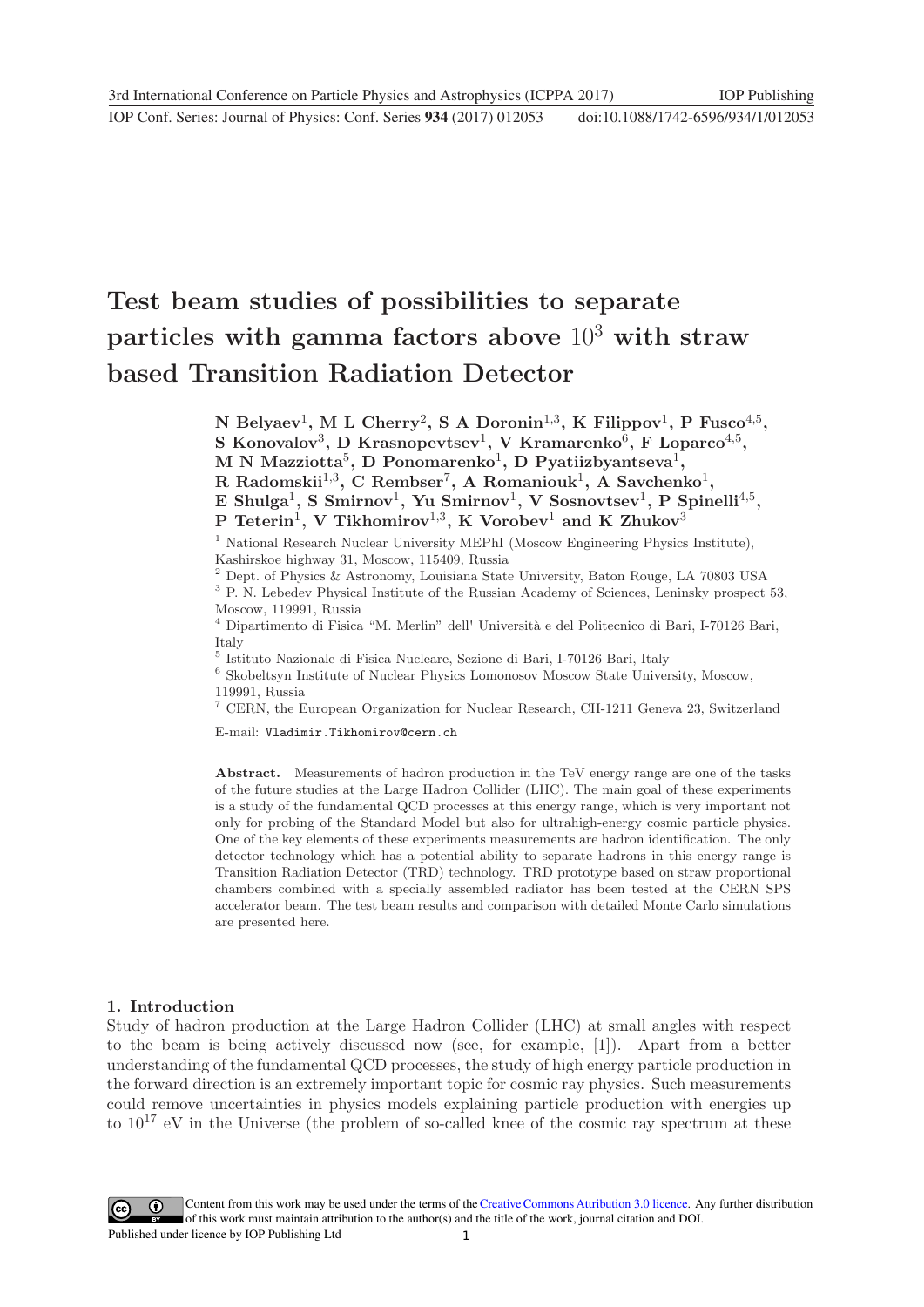| 3rd International Conference on Particle Physics and Astrophysics (ICPPA 2017) | <b>IOP</b> Publishing              |
|--------------------------------------------------------------------------------|------------------------------------|
| IOP Conf. Series: Journal of Physics: Conf. Series 934 (2017) 012053           | doi:10.1088/1742-6596/934/1/012053 |

energies). The proposed experiment at the LHC is aimed at measurement of the secondary particle composition (protons, kaons, pions, muons and electrons) in the rapidity range of  $\sim$  5 \cdots |  $\eta$  | \cdots of in proton collisions. The energy range of the particles extends from 1 TeV to 6 TeV that corresponds to Lorentz factor value from  $\approx 1 \times 10^3$  to  $\approx 4 \times 10^4$  for protons, kaons and pions. The only particle identification technique able to effectively separate hadrons with these  $\gamma$ -factors is based on the properties of the X-ray transition radiation (TR) production. Transition radiation detectors (TRD) have been used for accelerator experiments and cosmic ray experiments on the ground, at balloon altitudes, and in space (see reviews, [2, 3, 4]). Most of the transition radiation detectors are designed to separate electrons and pions and they use the threshold effect of the TR production. In these detectors the TR yield starts to be significant at γ-factor of  $\sim 5 \times 10^2$  and saturates already at  $\sim 2 \times 10^3$ . There exist cosmic ray experiments and developments [5] with TRDs for large  $\gamma$ -factor range. They use the fact that TR production is proportional to  $Z^2$  and are aimed to separate nuclei with charges  $Z > 1$ . Separation technique for single-charged particles with  $\gamma$ -factors up to  $\approx 4 \times 10^4$  does not exist yet.

The TRD operation range is defined by the radiator and the detector properties: material, thickness and number of radiator foils, the gap between the foils, detector material and its thickness. For efficient particle separation it is important to exploit all features of the TR. The probability density of TR exiting from the radiators is a complex function of the particle's  $\gamma$ -factor, the radiator parameters, photon emission angle and photon energy. Integrating over the angle, one obtains the TR spectrum with many maxima. TR production at each maximum has its own  $\gamma$ -factor dependence. This feature can be used to develop a single detector with responses to a few γ-factor regions, which could significantly enhance its performance.

In order to study this possibility, a dedicated setups based on straw proportional tube arrays were built and tested at the CERN SPS accelerator [6, 7]. The straw layers are interleaved with blocks of radiator material. Dedicated Monte Carlo (MC) simulations were performed and compared with the experimental data. The results of these measurements with a Mylar radiator and comparison with MC predictions are presented in this paper.

### **2. Test beam setup**

The experimental set-up and schematic view of the TRD prototype are shown in Figure 1. Beam particles, triggered by  $8\times20$  mm<sup>2</sup> scintillators, cross 22 layers of thin-walled proportional chambers (straws) which detect ionization losses and TR photons. The straws have 4 mm diameter and are spaced by 5 mm within one layer. Four layers of straws are grouped together and the gaps between the groups are used to install the TR radiator blocks. The layers within one group are shifted with respect to each other in the vertical direction to minimize fluctuations of the active gas thickness crossed by the particles. The straws are made from a special conductive polyimide (Kapton) film of  $70 \mu m$  thickness and are filled with gas mixture of  $71.8\%$  Xe,  $25.6\%$  $CO<sub>2</sub>$  and  $2.6\%$   $O<sub>2</sub>$ . The anode wire has a diameter of  $30 \mu$ m. Similar straw chambers are used in the Transition Radiation Tracker detector [8] of the ATLAS experiment [9] at the LHC. The gas gain is about  $2.5 \cdot 10^4$  and is controlled with an accuracy of about 1.5%. An energy calibration using an  $\mathrm{Fe}^{55}$  source was done for each straw to convert QDC channel counts to energy. In order to separate signals from noise, only energy depositions above 300 eV were considered. Each radiator block contains 30 Mylar foils of  $50 \,\mu m$  thick spaced by 3 mm. The first radiator, installed in front of the first straw layer, contains 55 foils.

A few types of the beams were used for tests: 20 GeV mixed beam containing electrons and pions as well as muon beams with energies of 120, 180 or 300 GeV. These beams allows to cover the range of  $\gamma$ -factors from 140 to  $3.9 \times 10^4$ . Tests with and without radiators were performed at all beam energies.

Figure 2 shows the energy spectra obtained with a 20 GeV electron beam with and without radiators. The spectra are presented in two forms: differential – an energy registered in straws,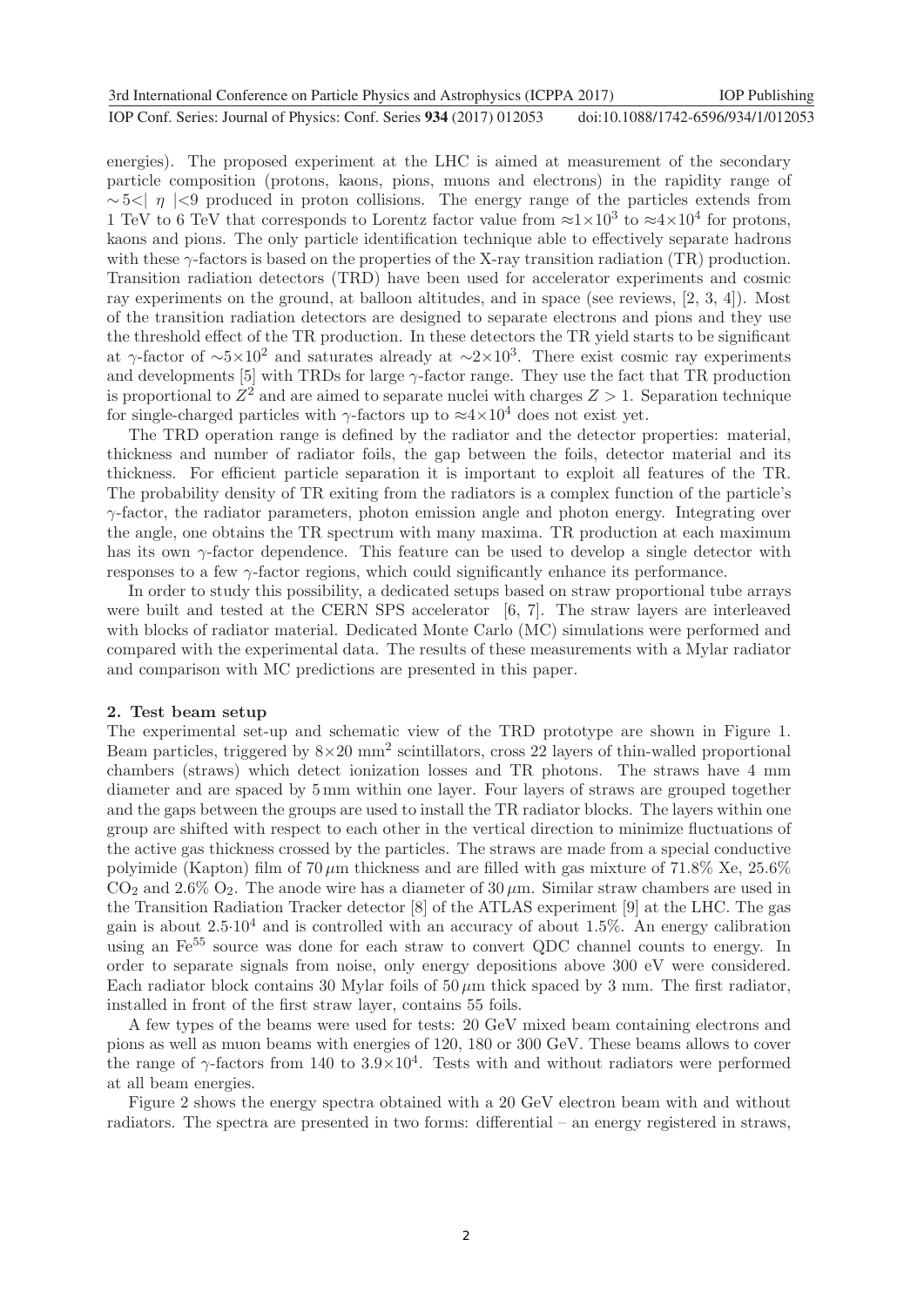**1234567890** IOP Conf. Series: Journal of Physics: Conf. Series **934** (2017) 012053 doi :10.1088/1742-6596/934/1/012053 3rd International Conference on Particle Physics and Astrophysics (ICPPA 2017) IOP Publishing



**Figure 1.** Top: side view of the TRD straw layers interchanged with radiator blocks in the H8 beam line at the CERN SPS. Bottom: schematic view of the straw TRD.

and integral – probability to exceed some threshold of registered energy. For the configuration with radiators, energy depositions above ∼6 keV are defined mainly by absorbed TR photons. At an energy above 6 keV, one distinguishes two peak structures – one peak occupies the energy range of 6-14 keV and another one – above 14 keV.



**Figure 2.** Experimental spectra of the energy registered in the straws by a 20 GeV electron beam with and without radiators. Left: differential spectra, right: integral. The rightmost bin on the differential spectrum includes the overflows. The spectra are averaged over all TRD straws.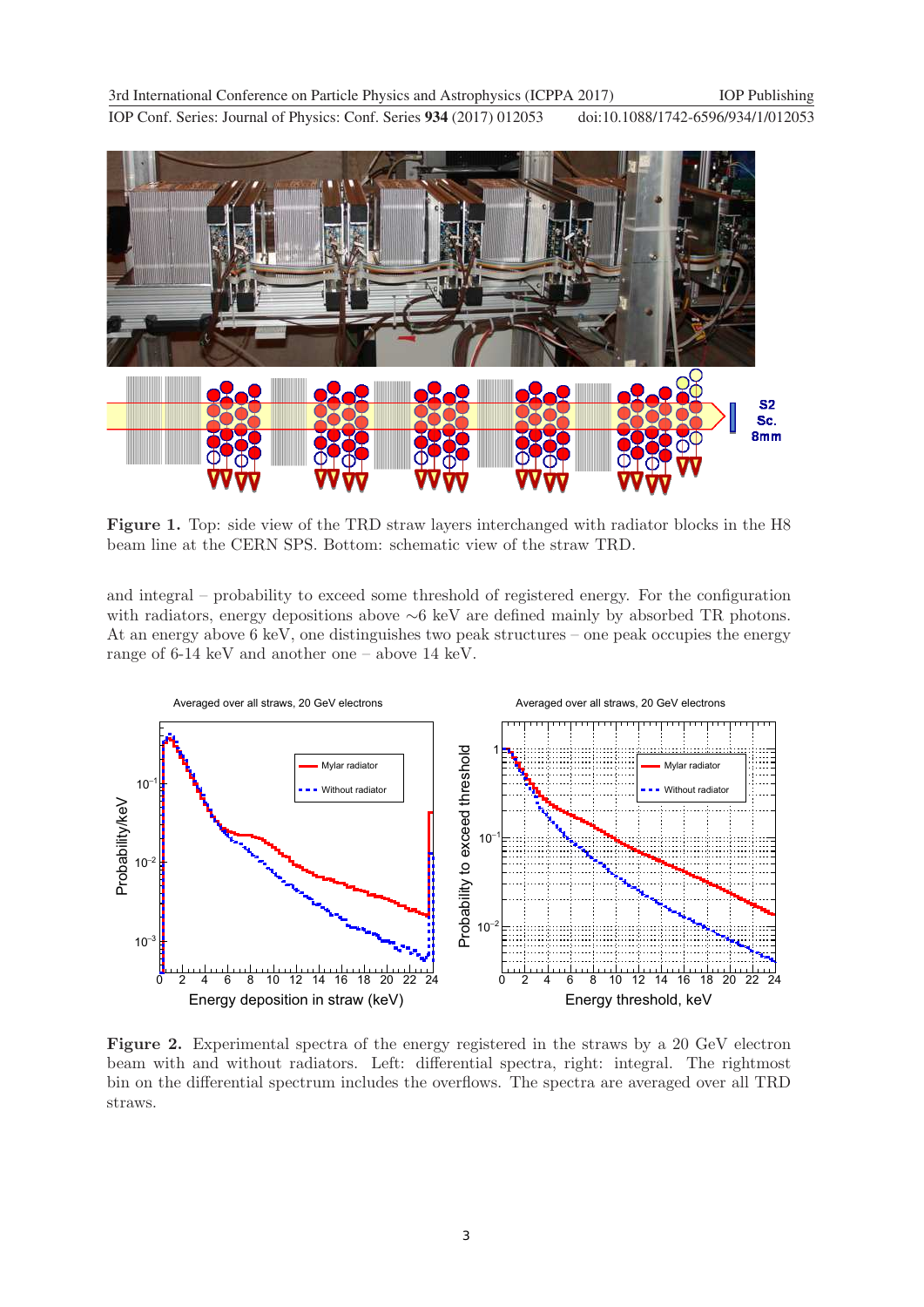**1234567890** IOP Conf. Series: Journal of Physics: Conf. Series **934** (2017) 012053 doi :10.1088/1742-6596/934/1/012053 3rd International Conference on Particle Physics and Astrophysics (ICPPA 2017) IOP Publishing

### **3. Monte Carlo simulations and comparison with data**

In order to understand in detail the measured spectra, dedicated Monte Carlo simulations were performed. The MC software is based on the TRT simulation code [10] and includes detailed descriptions of the detector geometry and the materials (radiator blocks and straw tubes, including straw walls and anode wires).

The simulation also takes into account:

- An energy loss in the straw gas of a charged particle according to the Photo-Absorption Ionization (PAI) model [11].
- Production and absorption of transition radiation photons.
- Response of the straws to the energy deposited by ionizing particles and photons.
- Convolution of the straw output signal with the model of the front-end electronics.

Some additional factors, such as space charge effect, photo electron path in the active gas and TR generation on the straw walls, were also included in the Monte Carlo model.

A comparison of the simulation results and data was done for all particle energies. As an example, spectra averaged over all straw layers for 20 GeV electron beam are shown in Figure 3. A good agreement between data and MC can be seen. The two peak structures in the same energy ranges as in data are clearly seen. The fact that they are more pronounced in MC than in the data might be explained by the simplified model of the photoelectron path in the gas volume used in MC.



**Figure 3.** Comparison of experimental and simulated spectra of energy registered in the straws, averaged over all straw layers. Left: differential spectra, right: integral. The rightmost bin on the left plot includes overflow values. Results are shown for 20 GeV electron beam, and using Mylar radiators.

The comparison of data and MC for probabilities to exceed a certain energy deposition threshold as a function of straw layer number is shown in Figure 4. As the TR photons generated in radiators are absorbed in the active gas, it is not surprising that the probability to detect TR photon drops with increasing straw layer number with respect to radiator. On the other hand, high energy TR photons have a relatively low absorption efficiency and can be accumulated along the beam. This TR accumulation effect is clearly observed in the data and MC. In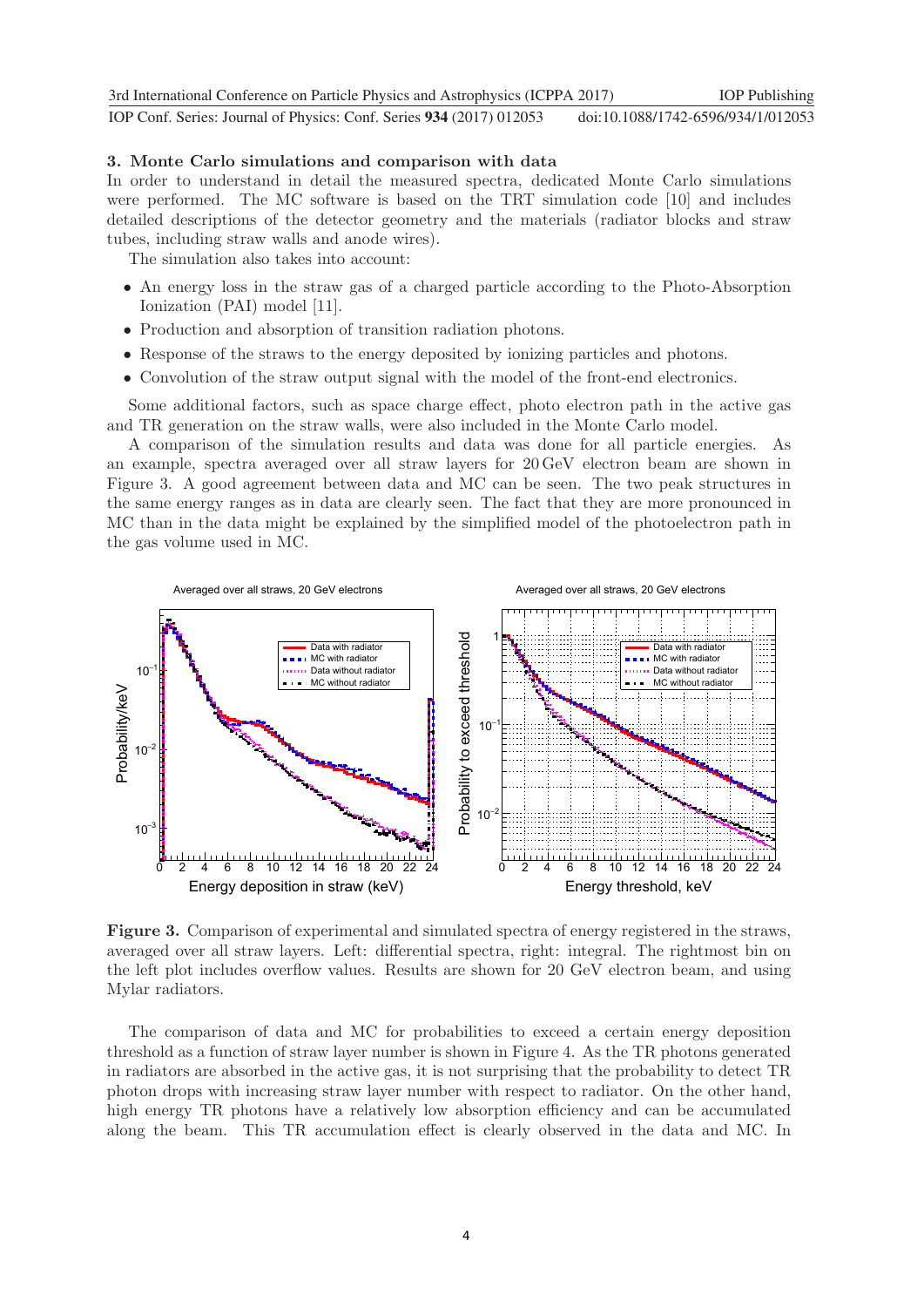general, the agreement between data and MC is very good but some difference still exists. This difference can be explained by the beam structure (beam profile) which is not exactly known. In MC the beam profile is considered to be flat, with a width of 8 mm. For data, the 8 mm scintillation counter defines the beam limits, however the beam profile within the 8 mm still has some structure.



**Figure 4.** The measured and simulated probabilities to exceed an energy threshold depend on straw layer number along the beam. Left: for 6 keV threshold, right: for 15 keV threshold. Results are shown for a 20 GeV electron beam, TRD with Mylar radiators.

#### **4. Lorentz factor dependence**

As it was mentioned in section 1, different parts of the TR spectrum have different  $\gamma$ -factor dependencies. Figure 5 shows the averaged probability to have an energy deposition in one straw layer in different energy intervals as a function of  $\gamma$ -factor. Both, data and MC simulation results are presented.

This figure clearly shows a different  $\gamma$ -factor response for the soft TR energy range (6-14 keV) and for the TR energy range above 14 keV. The soft TR range is better suitable for particle separation with γ-factors from  $\sim 1 \times 10^3$  to  $\sim 8 \times 10^3$ . The high energy range allows to move the TR production threshold to  $\sim 3 \times 10^3$  and it can be effectively used for particle separation with close mass values in the γ-factor range from  $\sim 3 \times 10^3$  to  $\sim 2 \times 10^4$ .

In general, a very good data/MC agreement is obtained. These studies confirm that two energy intervals have significantly different gamma dependencies, which allows to obtain responses on two  $\gamma$ -factor regions in a single detector.

### **5. Conclusions**

A transition radiation detector with a specially designed radiator was tested in CERN SPS beam line with different particle types and energies. Predictions by a dedicated Monte Carlo simulations program, which was developed to describe the particular TRD, show good agreement with the data obtained. The possibility to use different energy intervals to obtain a different detector response as a function of the particle's  $\gamma$ -factor was demonstrated. These studies give